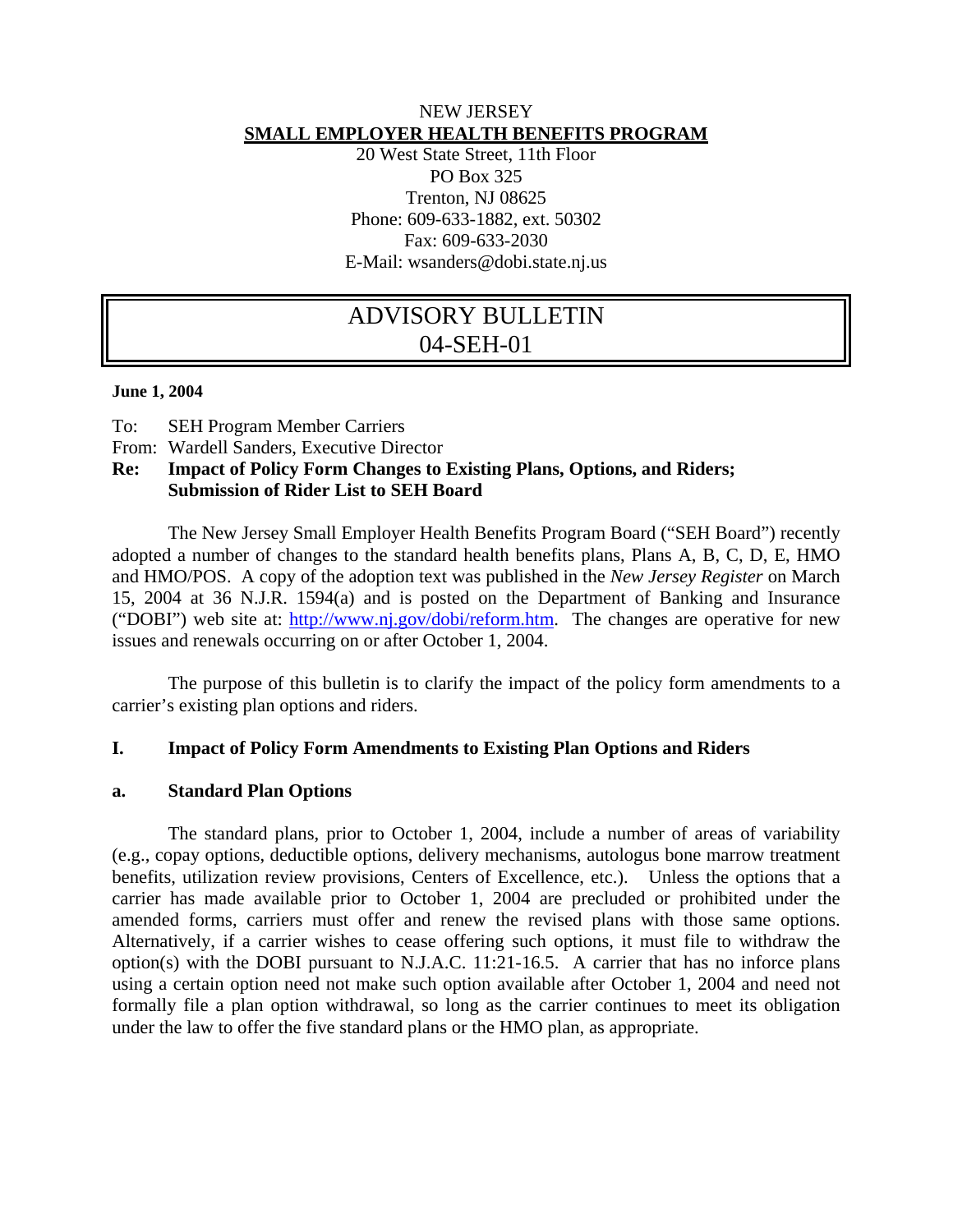Some examples of options that fit into this category are set forth below.

- HMO carriers were required to offer the \$15 copayment option. To the extent a carrier also offered the \$5, \$10, \$20 or \$30 copayment options and has one or more plan in force with a given option, the carrier must continue to make such copayment option available as of October 1, 2004.
- Carriers were permitted to design PPO and POS plans using combinations of available deductible, coinsurance and copayment options. For each PPO or POS plan that is inforce, the carrier must continue to make such PPO and POS plans using the same deductible, coinsurance and copayment options available as of October 1, 2004.
- Carriers were permitted to calculate the family deductible as two times individual or three times aggregate. Carriers must continue to calculate the family deductible as two times individual or three times aggregate as of October 1, 2004.

### **b. Optional Benefit Riders**

### **1. Riders Not Affected by Amendments to the Forms**

A carrier that has filed an optional benefit rider that is unaffected by the amendments to the standard plans must continue to offer that optional benefit rider unless it files to withdraw the rider with DOBI pursuant to N.J.A.C. 11:21-20.

Many times the following types of riders did not include a page number or other reference that would have changed in the forms as effective October 1, 2004. Some examples of riders that would fall into this category are set forth below.

- Rider amends the schedule to waive the hospital confinement copayment
- Rider amends an eligibility provision, such as a student age limit
- Rider adds a new benefit such as limited vision or dental coverage

# **2. Riders Affected by Amendments to the Forms**

A carrier that has filed an optional benefit rider for benefits that can now be accommodated by the amendments to the standard forms shall not continue to offer the benefits via a rider, but rather shall use the variable text within the standard plans to accommodate the changes previously made by rider. Further, in such circumstances, even though the carrier is no longer using the rider, the DOBI has advised the Board that the carrier would not be required to file to withdraw the rider. However, if the carrier no longer wishes to make these options available, it must file with DOBI to withdraw the rider pursuant to N.J.AC. 11:21-20.

Examples of such riders are set forth below.

- Rider adds deductible options
- Rider requires pre-approval for certain prescription drugs

A carrier that has filed an optional benefit rider that is affected by the amendments to the forms, but which cannot be accommodated in the amended standard forms, must continue to make the revised benefits available via an optional benefit rider. Since the filed rider will no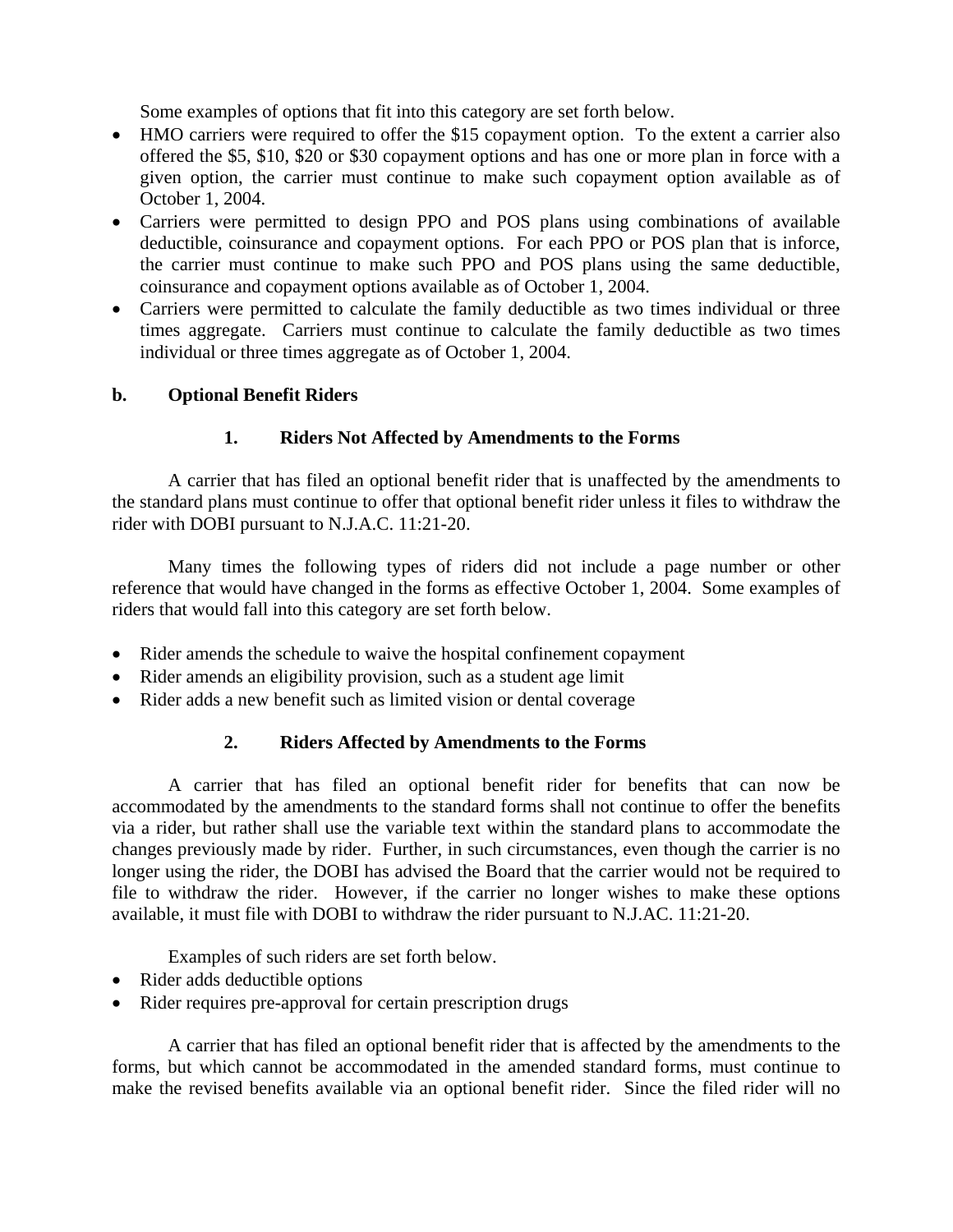longer appropriately revise the amended forms for plans issued or renewed on or after October 1, 2004, the carrier must file a rider to reflect the benefit changes in the original rider with either the Board pursuant to N.J.A.C. 11:21-3.2(d) or with DOBI pursuant to N.J.A.C. 11:4-40, as appropriate. If there are no groups covered under the rider, then the carrier is not required to file the rider, nor is it required to withdraw the rider. Further, if a rider was filed to amend a number of plans or deductible or copay options, and there are no groups enrolled under some of those plans, deductible options or copay options, then the carrier is not required to continue to make the rider available under those plans where there is no enrollment, but is required to make the rider available with those plans or options where the carrier has enrollment.

Examples of such riders are set forth below.

- Rider amends the Covered Charges section of a PPO plan to replace the physical therapy provision with one that increases the allowable number of visits (Since the physical therapy provision in the standard plans was revised, the replacement text in the rider provision is no longer consistent with the plans as of October 1, 2004.)
- Rider amends any plan and identifies the provision being amended by page number (Since the affected provision appears on a different page, the revision is necessary.)

The DOBI has advised the Board that a carrier that has filed an optional benefit rider that does not and cannot work with the amended forms shall not be required to file a withdrawal filing. A carrier thus shall simply stop offering that rider.

An example of such a rider is set forth below.

• Rider increases or decreases the coinsured charge limit, or adds a family coinsured charge limit

If one or more sections of the rider are not consistent with the standard plans, as amended, but one or more sections are consistent, a rider must continue to be offered using the provisions that are consistent. An example of such a rider is set forth below.

• Rider amends the coinsured charge limit and the physical therapy benefit (Since coinsured charge limit is no longer applicable to the standard plans, that portion of the rider cannot be retained. The forms continue to include a benefit for physical therapy. The carrier must file a rider for use with the plans as of October 1, 2004 that amends the physical therapy benefit in a manner consistent with the amendment in the prior rider.)

# **II. Filing Revised Optional Benefit Riders**

To the extent that a carrier is required to file a revised rider to ensure that the ridered benefit options continue to be available as instructed by this bulletin, the Board has indicated that it will attempt to move as quickly as possible on all rider filings. To assist the Board or the DOBI in the process of reviewing an optional benefit rider filing, please provide the following information with each optional benefit rider filing:

- A cover letter indicating that the filing is to revise the rider to conform to the revised forms
- A copy of the DOBI or Board letter of approval or finding of completeness, as appropriate
- A redline version of the revised rider showing the changes from the previously filed rider